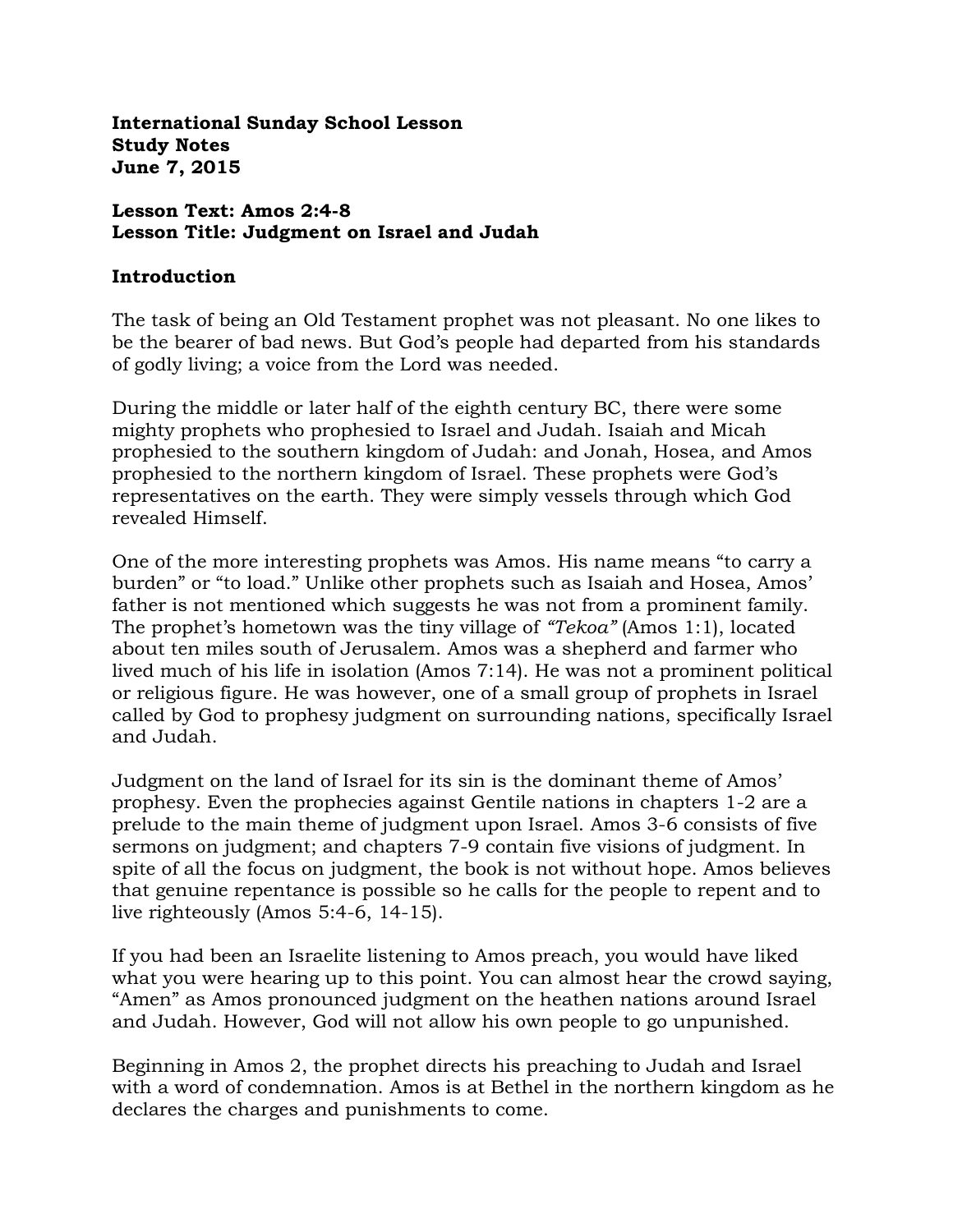## **Judgment upon Judah (Amos 2:4-5)**

Since the division of the northern and southern kingdoms about 922 B.C., Judah (southern kingdom, 2 tribes) and Israel (northern kingdom, ten tribes) had an on again off again relationship. One day they were friends; the next day they were enemies. No doubt some people in each kingdom liked that type of relationship and did nothing to help it. Others desired to see the nation reunited as one and hoped for a day when the glories of David's kingdom would be realized again.

### Verse 4

"Thus saith the LORD; For three transgressions of Judah, and for four, I will not turn away the punishment thereof; because they have despised the law of the LORD, and have not kept his commandments, and their lies caused them to err, after the which their fathers have walked:

Amos charges "Judah," the southern kingdom, from which he had come, with rejection of God's Law. He uses the same words, "For three transgressions of Judah, and for four" that he used in his prophesy against the Gentile nations (Amos 1:3, 6, 9, 11, 13; 2:1). It is a way of saying sin has been multiplied upon sin or there has been multiple acts of sin. "Three" plus "four" equals seven. The number "seven" in scripture speaks of completeness. Amos' point is that "Judah's" sin has come to a point of completeness, fullness, or ripeness as far as God is concerned.

Amos does not emphasize one particular sin of Judah that has come to fullness but the complete rejection of God's law. "Because they have despised the law of the LORD, and have not kept his commandments" is referring to the spiritual and moral teachings of God. When "Judah" (southern kingdom) rejected or despised the law of God it opened up the floodgates for immorality. Instead of walking after God's ways, the people followed "lies." The "lies" which "caused them to err" may well have been the false gods after which their fathers had walked.

The "law of the LORD" is important in the life of any nation. When God's "law" and "commandments" are rejected, then anything can happen. When there are no absolute standards; one man's ideas are as good as another. This leads to moral decay and the downfall of nations.

Christians are not intolerant or bigots when they insist that God's Word must be the basis for morality and human behavior. Any nation that violates God's "law" and disobeys His "commandments" will suffer the consequences of judgment. Man thinks he knows what is best, but time and eternity will reveal otherwise.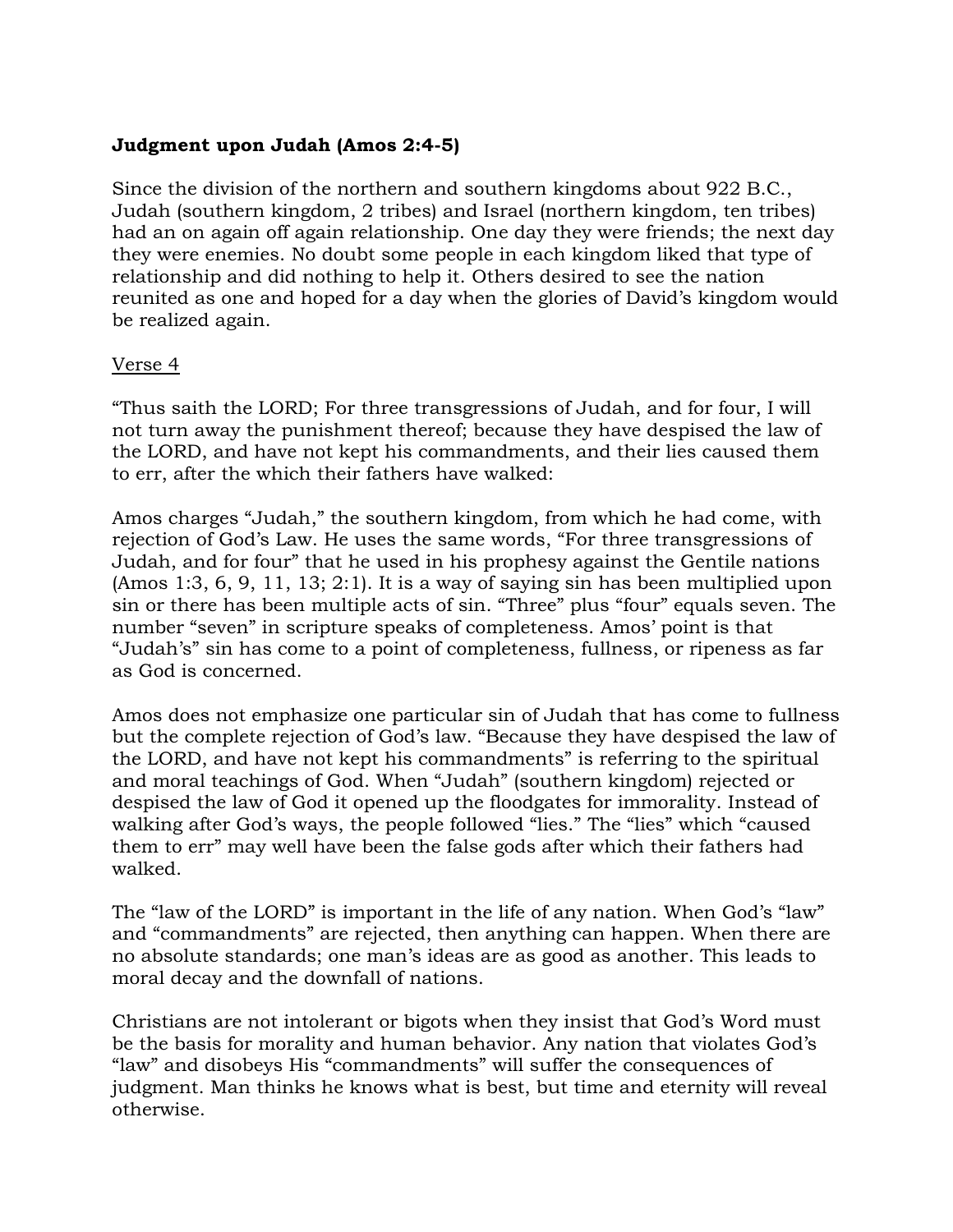## Verse 5

"But I will send a fire upon Judah, and it shall devour the palaces of Jerusalem."

After leveling the charge against Judah Amos announces the punishment. Judah will not escape the fiery destruction that is coming. Even "Jerusalem," the Holy City, will be punished. God would "send a fire upon Judah." "Fire" refers to the destruction of war. When Nebuchadnezzar came against the city of Jerusalem in 586 B.C., he burned her to the ground leaving only a pile of rubbish (2 Kings 24-25).

The punishment also involved the "palaces of Jerusalem" being "devoured." The word "devour" speaks of the awesome destructive nature of God's wrath (Amos 1:4, 7, 10, 12, 14; 2:2, 5). The word "devour" means "to slay" or "consume." God is not just sending judgment, He is going to literally put the "palaces of Jerusalem" out of business. The "palaces of Jerusalem" refers to the royal palaces or seats of kingdom power. Not even the strongholds of government in Judah will be exempt from God's hand of judgment.

Every manmade kingdom and government in the world that has rejected God's law will one day be "devoured." The "palaces" or "elevated places" where the influences and legislators meet and deny God's law and moral absolutes will one day soon be "put out of business."

### **Judgment upon Israel (Amos 2:6-8)**

At last Amos comes to address Israel. This is where his message was headed from the beginning. His audience had agreed that the Gentile nations should be judged as well as Judah. Now Amos will proclaim coming judgment to the very heart of Israel. In reality, Israel had already passed judgment on herself by accepting Amos' argument that the Gentile nations and Judah deserved judgment. Why should God punish others and let Israel slide?

Remember, Amos is delivering these messages in Bethel, the northern kingdom, the city where the king worshipped. That means Amos is hitting home with his message. Amos is no longer talking about the sins of the Moabites, Edomites, or Judah. He is now revealing the sins of the northern kingdom, Israel.

### Verse 6

"Thus saith the LORD; For three transgressions of Israel, and for four, I will not turn away the punishment thereof; because they sold the righteous for silver, and the poor for a pair of shoes;"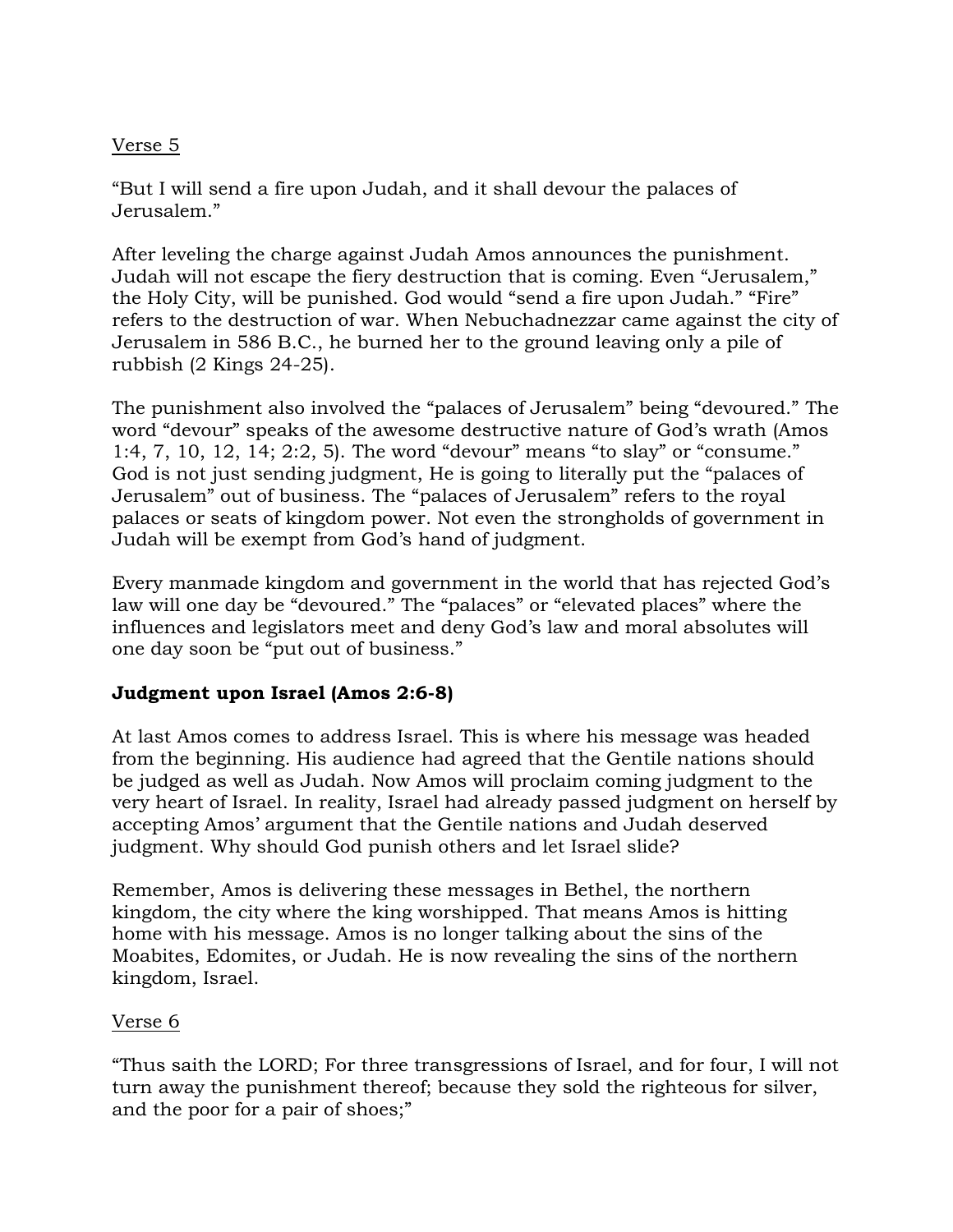Amos' charge against "Israel" opened with the same formula of words used against the Gentile nations and Judah: "For three transgressions of Israel, and for four." However, instead of choosing one offense to illustrate their transgression as he did with Judah, he selected four. These are recorded in verses 4-8. Because of these "transgressions," the Lord would "not turn away the punishment thereof." God would not change his mind or revoke the coming judgment.

The first charge was *corruption of justice*. The "righteous" most likely refers to those who were innocent. The "righteous" or innocent people in Israel were charged and found guilty of crimes by bribed judges. That is the meaning of "they sold the righteous for silver." Innocent people were "sold out" by corrupt judges and partial politicians. This "selling out" could have occurred in numerous ways. It could have actually been selling people into slavery or creditors paying off judges and officials to take advantage of innocent people.

In that day, the phrase, "and the poor for a pair of shoes," was a common proverbial saying which is similar to one of our expressions today about selling something "for nothing." Amos' point is the poor and innocent were never forgiven or assisted. Instead, they were taken advantage of by those in power.

### Verse 7

"That pant after the dust of the earth on the head of the poor, and turn aside the way of the meek: and a man and his father will go in unto the same maid, to profane my holy name:"

The second charge was *oppression of the poor*. Having introduced the "poor" in verse 6, Amos expands upon the sins against those who have little or nothing. "That pant after the dust of the earth on the head of the poor" refers to the common practice of the poor throwing handfuls of dust over their head to show their misery. Amos says that the rich and powerful are so greedy they "pant" or enjoy seeing people in that type of misery. The Hebrew word for "pant" means "to covet or inhale." There were powerful people in Israel who actually rejoiced in seeing the misery of others. God will judge men and nations who profit financially and personally by keeping people in poverty and misery.

"Turn aside the way of the meek" points to those who placed hindrances in the way of the helpless but humble servants of God in order to defeat their purpose. The "meek" were the humble followers of the Lord. Amos is saying that for the "meek," there was no justice in the courts or anywhere in the land.

The third charge was *immorality in the name of the Lord.* "And a man and his father will go in unto the same maid, to profane my holy name." Amos had observed the people enter the places of worship with a "maid" or sacred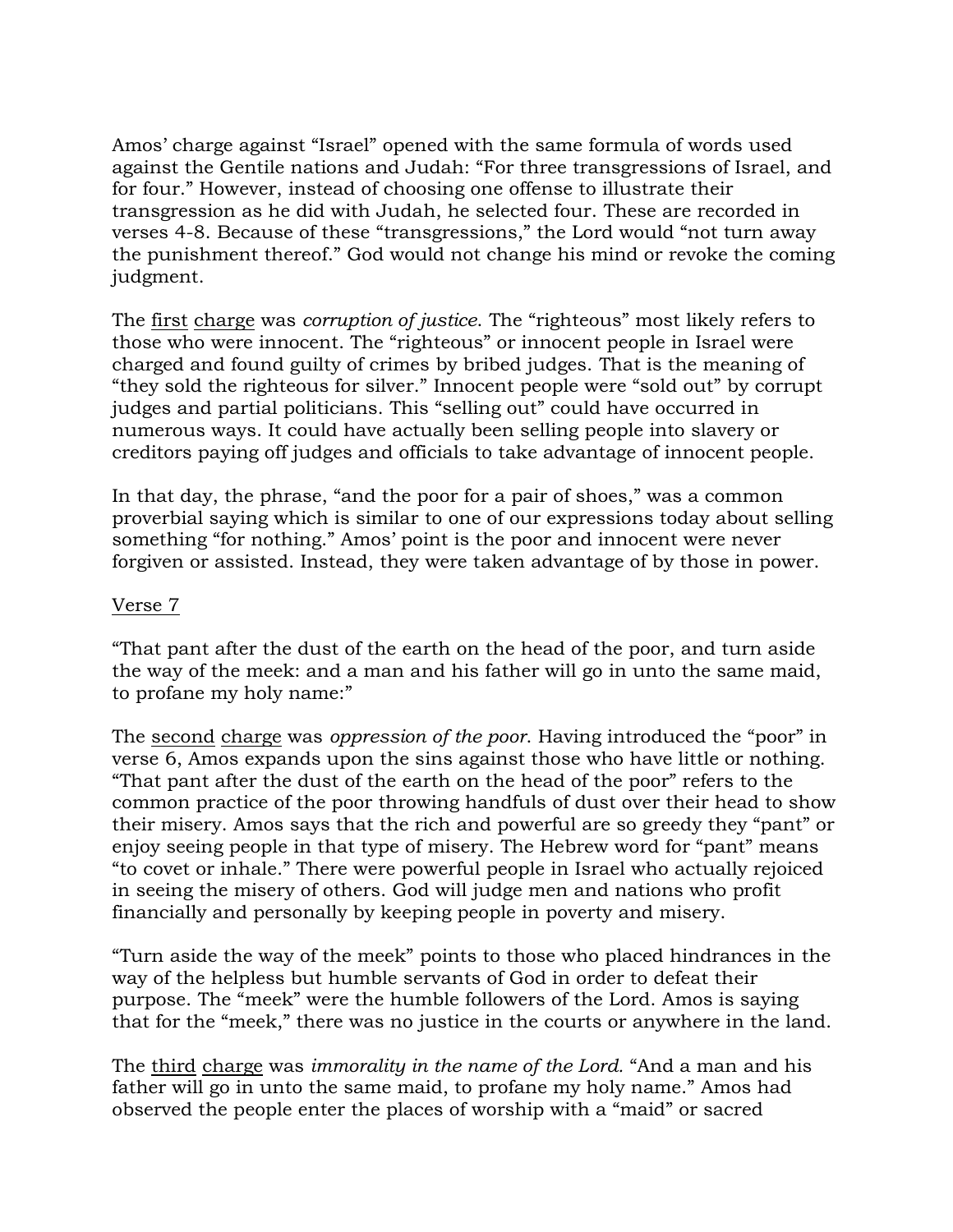prostitute and attempt to worship. The Israelites had copied this form of worship from the Canaanites. Fathers and sons were having sexual intercourse with the same girl. Their actions were showing total disregard for their covenant relationship with the Lord and His commandments. How sad it must have been for Amos to see "fathers" and "sons" share in sexual relations with the same religious prostitute and consider it worship!

This third charge reveals how perverted life and worship had become for Israel. The same sins are openly and boldly committed today. Men and women living in open sexual relationships outside of marriage walk into churches and attempt to worship the God who condemns such lifestyles. Sexual relationship of men with men and women with women are common in society and even acceptable in many religious circles. This type of perverted lifestyles and abominable practices of worship was not tolerated in Amos' day and God does not tolerate them today.

## Verse 8

"And they lay themselves down upon clothes laid to pledge by every altar, and they drink the wine of the condemned in the house of their god."

The fourth charge was *self-indulgence*. "And they lay themselves down upon clothes laid to pledge by every altar, and they drink the wine of the condemned in the house of their god."

The Jews did not sit upright at their feasts and meals as we do today. They would lie on their side or lie down. When they lay down they would often lay upon a piece of clothing or garment. Amos is telling us that Israel had become so self-centered that they would take "clothes" taken from the people who owed them money and lay on those clothes in front of a pagan altar. They extorted from the poor and used what they took in false worship. They bought "wine" with the money received from fines and charges they leveled against the poor.

"God's Law placed restrictions on items which could be taken as collateral. Millstones were not to be taken since they were needed for grinding grain and thus were essential to sustaining life (Deuteronomy 24:6). The cloak of a poor man was not to be kept as a pledge overnight (Exodus 22:26-27; Deuteronomy 24:10-13; also note Job 22:6); a widow's garment could not be taken in pledge at all (Deuteronomy 24:17). Yet the people openly and flagrantly were lying down with the forbidden garments, going so far in their contempt for the Law as to spread them at the sacrificial feasts by every altar (cf. 1 Samuel 9:12-13)." (The Bible Knowledge Commentary: An Exposition of the Scriptures by Dallas Seminary Faculty.)

"By every altar" reveals that Israel had a multitude of "altars." God had given Israel only one altar, and that was in the temple at Jerusalem. The "altar" was